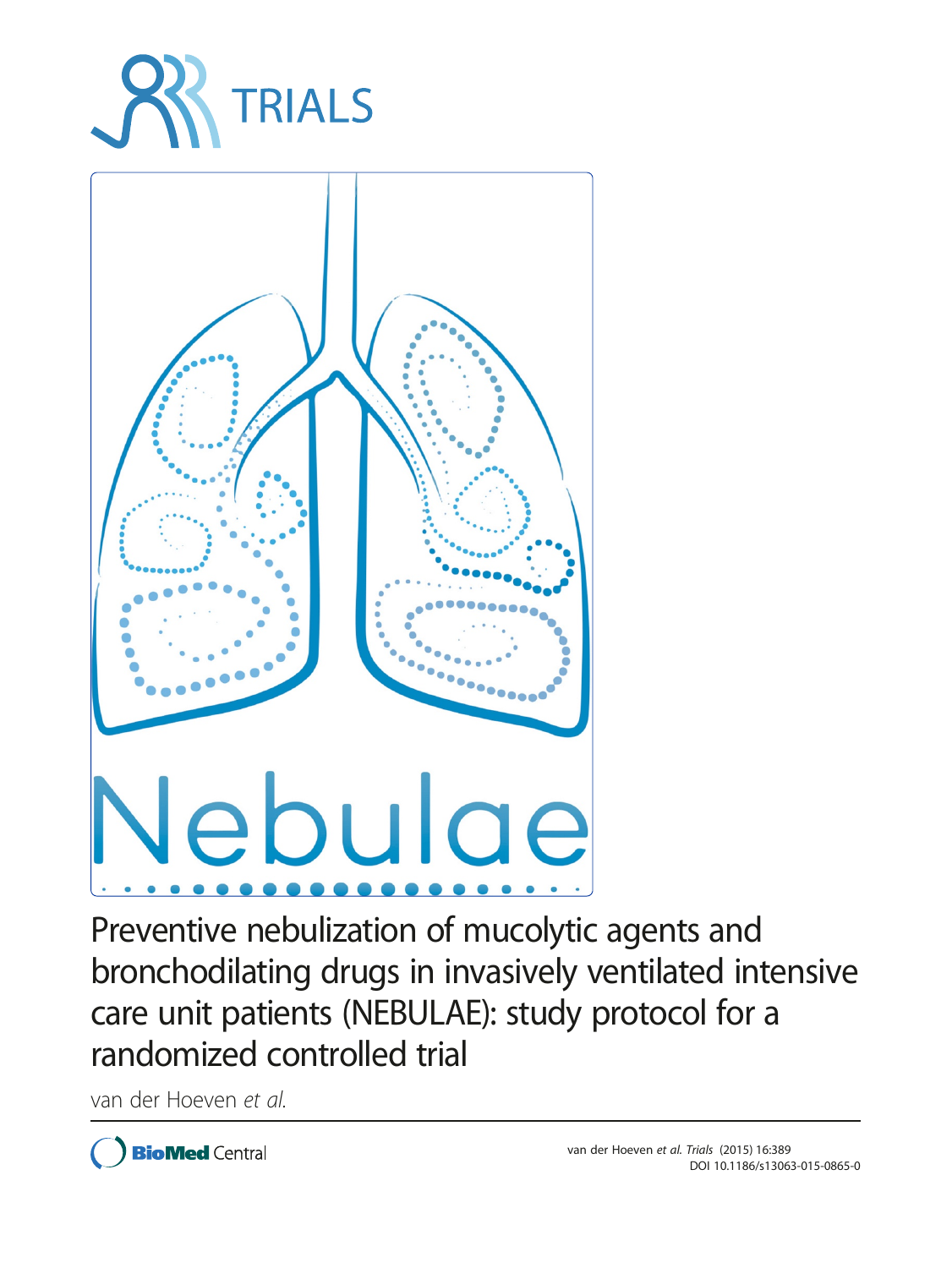# **STUDY PROTOCOL CONSUMING THE CONSUMING OPEN ACCESS**







# Preventive nebulization of mucolytic agents and bronchodilating drugs in invasively ventilated intensive care unit patients (NEBULAE): study protocol for a randomized controlled trial

Sophia M. van der Hoeven<sup>1\*</sup>, Jan M. Binnekade<sup>1</sup>, Corianne A. J. M. de Borgie<sup>3</sup>, Frank H. Bosch<sup>4</sup>, Henrik Endeman<sup>5</sup> , Janneke Horn<sup>1,2</sup>, Nicole P. Juffermans<sup>1,2</sup>, Nardo J. M. van der Meer<sup>6,9</sup>, Maruschka P. Merkus<sup>3</sup>, Hazra S. Moeniralam<sup>7</sup> , Bart van Silfhout<sup>7</sup>, Mathilde Slabbekoorn<sup>8</sup>, Willemke Stilma<sup>5</sup>, Jan Willem Wijnhoven<sup>6</sup>, Marcus J. Schultz<sup>1,2</sup> and Frederique Paulus<sup>1</sup>

# Abstract

Background: Preventive nebulization of mucolytic agents and bronchodilating drugs is a strategy aimed at the prevention of sputum plugging, and therefore atelectasis and pneumonia, in intubated and ventilated intensive care unit (ICU) patients. The present trial aims to compare a strategy using the preventive nebulization of acetylcysteine and salbutamol with nebulization on indication in intubated and ventilated ICU patients.

Methods/Design: The preventive nebulization of mucolytic agents and bronchodilating drugs in invasively ventilated intensive care unit patients (NEBULAE) trial is a national multicenter open-label, two-armed, randomized controlled non-inferiority trial in the Netherlands. Nine hundred and fifty intubated and ventilated ICU patients with an anticipated duration of invasive ventilation of more than 24 hours will be randomly assigned to receive either a strategy consisting of preventive nebulization of acetylcysteine and salbutamol or a strategy consisting of nebulization of acetylcysteine and/or salbutamol on indication. The primary endpoint is the number of ventilator-free days and surviving on day 28. Secondary endpoints include ICU and hospital length of stay, ICU and hospital mortality, the occurrence of predefined pulmonary complications (acute respiratory distress syndrome, pneumonia, large atelectasis and pneumothorax), and the occurrence of predefined side effects of the intervention. Related healthcare costs will be estimated in a cost-benefit and budget-impact analysis.

Discussion: The NEBULAE trial is the first randomized controlled trial powered to investigate whether preventive nebulization of acetylcysteine and salbutamol shortens the duration of ventilation in critically ill patients.

Trial registration: [NCT02159196](https://clinicaltrials.gov/ct2/show/NCT02159196), registered on 6 June 2014.

Keywords: Mechanical ventilation, Nebulization, Intensive care unit, Critical care, Aerosol therapy, Mucolytic agents, Bronchodilators, Acetylcysteine, Salbutamol

\* Correspondence: [s.m.vanderhoeven@amc.uva.nl](mailto:s.m.vanderhoeven@amc.uva.nl) <sup>1</sup>

<sup>1</sup>Department of Intensive Care, Academic Medical Center, Meibergdreef 9, 1105 AZ Amsterdam, The Netherlands

Full list of author information is available at the end of the article



© 2015 van der Hoeven et al. Open Access This article is distributed under the terms of the Creative Commons Attribution 4.0 International License [\(http://creativecommons.org/licenses/by/4.0/\)](http://creativecommons.org/licenses/by/4.0/), which permits unrestricted use, distribution, and reproduction in any medium, provided you give appropriate credit to the original author(s) and the source, provide a link to the Creative Commons license, and indicate if changes were made. The Creative Commons Public Domain Dedication waiver ([http://creativecommons.org/publicdomain/zero/1.0/\)](http://creativecommons.org/publicdomain/zero/1.0/) applies to the data made available in this article, unless otherwise stated.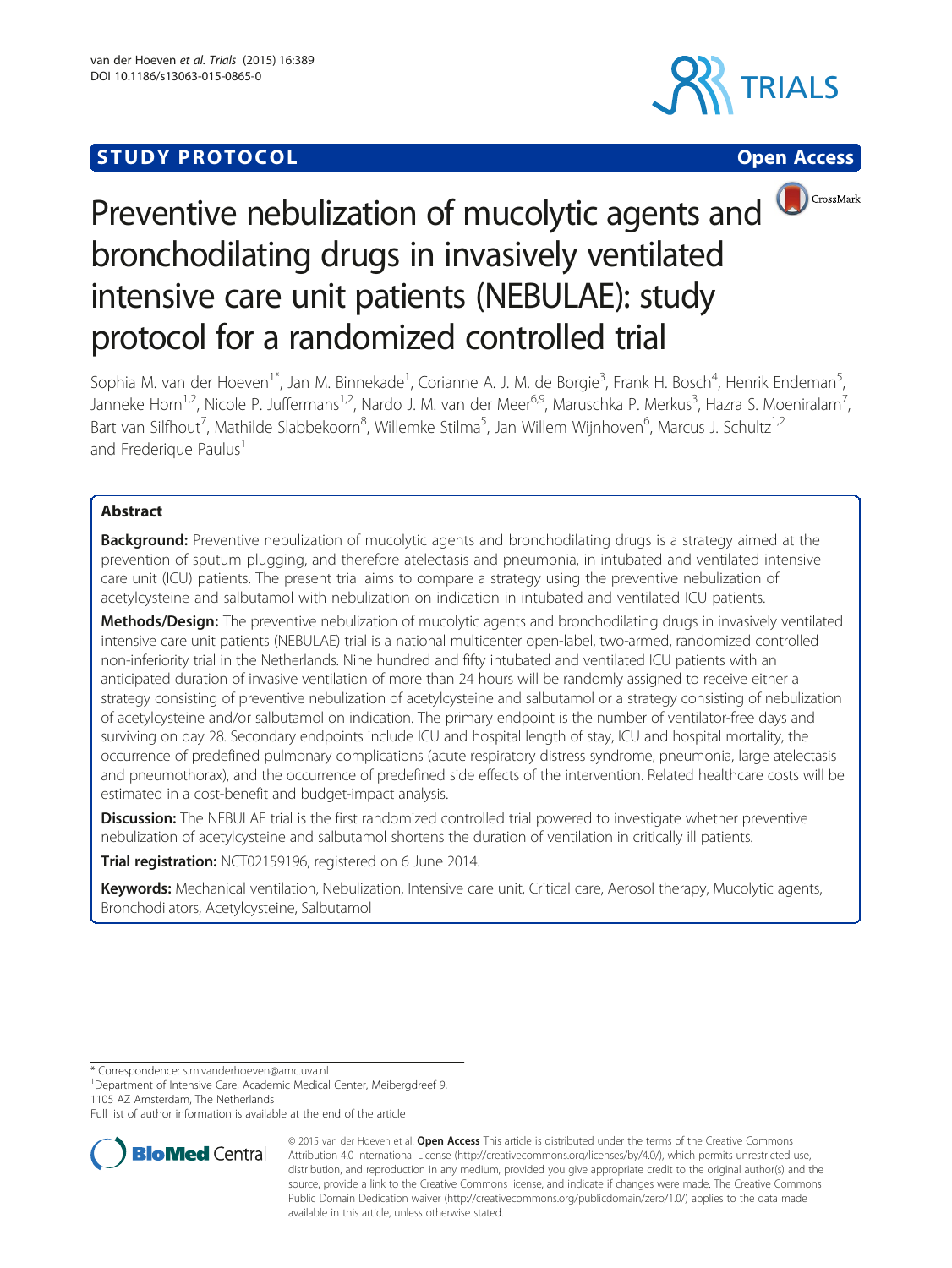## Background

Preventive nebulization of mucolytic agents and bronchodilating drugs is a strategy aimed at the prevention of airway obstruction in intubated and ventilated intensive care unit (ICU) patients [\[1](#page-8-0)–[3\]](#page-8-0). This strategy was introduced in the 1990s [\[1](#page-8-0), [2](#page-8-0), [4](#page-8-0)], when it was recognized that invasively ventilated ICU patients are frequently unable to cough adequately, potentially resulting in stasis of sputum in the larger and smaller airways [\[5](#page-8-0)–[7\]](#page-8-0). This could lead to clinically important atelectasis [\[8](#page-8-0)] and ventilator-associated pneumonia [\[9](#page-9-0)]. Preventive nebulization of mucolytic agents like acetylcysteine could, at least in part, solve this problem. As nebulization would dilute pulmonary secretions [[10\]](#page-9-0), it might be easier for a patient to evacuate secretions to the larger airways ready to be suctioned. As local application of acetylcysteine induces bronchospasm, traditionally a bronchodilating drug was added [[1, 2](#page-8-0), [11](#page-9-0)], with the additional advantage that bronchodilators like salbutamol augment mucociliary clearance [\[7](#page-8-0)].

Practices of nebulization during mechanical ventilation are known to be diverse, as evidence of a beneficial effect is limited and inconclusive [[1, 2, 4,](#page-8-0) [12, 13](#page-9-0)]. In addition, care for the invasively ventilated ICU patient has changed significantly over the last decades. The commonly used practice of (deep) hypno-sedation and paralysis has been replaced by analgo-sedation with the restricted use of neuromuscular blocking agents [\[14](#page-9-0)], and ventilated ICU patients are mobilized more frequently and early during the course of their disease [[15](#page-9-0)]. These changes in care may have resulted in an increased ability of invasively ventilated ICU patients to clear their airways. Consequently, this may render preventive nebulization of mucolytic agents and bronchodilating drugs an ineffective and unneeded strategy during mechanical ventilation. This may be especially true because nebulization of mucolytic agents and bronchodilating drugs carries the risk of local and systemic side effects, such as acetylcysteineinduced bronchoconstriction [\[1,](#page-8-0) [16, 17\]](#page-9-0), and salbutamolinduced tachycardia and tachy-arrhythmias [[18](#page-9-0)–[20](#page-9-0)]. Also, nebulization could temporarily hamper triggering of the ventilator by a patient, potentially causing hypoventilation and patient distress [[21](#page-9-0)].

The aim of the present trial is to determine the efficacy and safety of a strategy using preventive nebulization of acetylcysteine and salbutamol compared to a strategy using nebulization on indication in intubated and ventilated ICU patients. Furthermore, the related healthcare costs of this preventive strategy are determined. We hypothesize that a strategy using nebulization on indication in invasively ventilated ICU patients is not inferior with regard to the number of ventilator-free days and survival to day 28, but is associated with fewer side effects and lower health-related costs, compared to a strategy using preventive nebulization.

# Methods/Design

# Design

This randomized controlled trial investigating the (cost-) effectiveness and safety of preventive nebulization of mucolytic agents and bronchodilating drugs in intubated and ventilated ICU patients, called the NEBULAE trial, is an investigator-initiated, national, multicenter, randomized controlled, open-label, two-armed non-inferiority trial in invasively ventilated patients admitted to participating ICUs in the Netherlands.

#### Trial approval and conduct

The trial is conducted according to the principles of the Declaration of Helsinki as stated in the current version of Fortaleza, Brazil, October 2013 [\[22](#page-9-0)], the Dutch law of Medical Research Involving Human Subjects (WMO) and Good Clinical Practice Guidelines (GCP). The trial protocol is approved by the Institutional Review Board of the Academic Medical Center, Amsterdam, The Netherlands and reviewed for local feasibility by the Institutional Review Boards of all participating medical centers represented in Additional file [1](#page-8-0). The trial is registered at [www.clinicaltrials.gov](http://www.clinicaltrials.gov/) (NCT02159196) and at [www.trialregister.nl](http://www.trialregister.nl) (NTR4465). The trial is supported in full by a peer-reviewed grant from ZonMW, Netherlands Organization for Health Research and Development [[23\]](#page-9-0), which provided constructive comments on the trial design. ZonMW is not involved in the process of data collection, data analysis, data interpretation, and writing of the report. Written informed consent has to be given by the patient or their legal representative before any trial related procedure is performed. The trial will be reported according to the Consolidated Standards of Reporting Trials (CONSORT) guidelines [[24](#page-9-0)].

#### CONSORT diagram

The CONSORT [\[25](#page-9-0)] diagram of the NEBULAE trial is presented in Fig. [1.](#page-3-0) Screening of consecutive patients admitted to one of the participating ICUs to verify the source population and conformance with enrolment criteria will be performed by the local investigators in all participating centers. The trial plan is to include 950 patients. If patients are excluded from participation, the reason(s) for exclusion are registered.

#### Setting

The trial is performed in at least seven ICUs, one in a university-affiliated hospital (the Academic Medical Center, Amsterdam) and six in teaching hospitals (Rijnstate Hospital, Arnhem; Onze Lieve Vrouwe Gasthuis, Amsterdam; Amphia Hospital, Breda, Oosterhout and Ettenleur; Antonius Hospital, Nieuwegein; Medical Center Haaglanden, The Hague and Leidschendam; and Isala Hospital, Zwolle) in the Netherlands.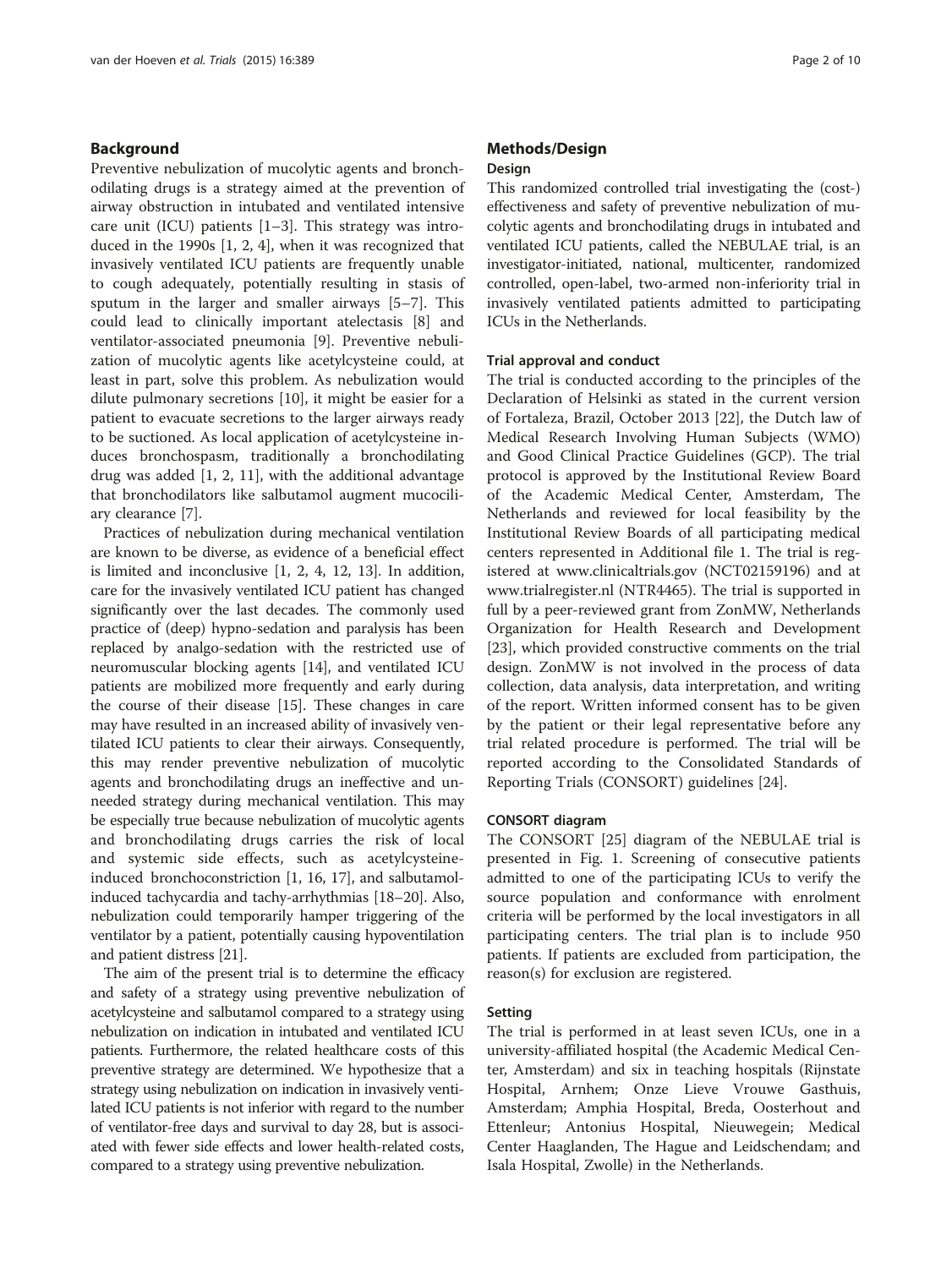<span id="page-3-0"></span>

#### Population

Invasively ventilated adult nonpregnant patients, aged ≥18 years, with an anticipated duration of ventilation of more than 24 hours, are eligible for participation. Patients are excluded if they received invasive ventilation in another ICU directly preceding the present ICU admission; ventilation during transport to the hospital, or ventilation started in the emergency room or in the operating theater is allowed though. In cases where the medical history necessitates the continuation of bronchodilators (for example, for chronic obstructive pulmonary disease or asthma) or in cases of a known allergy to the trial medication, the patient will be excluded from participation.

Patients with neuromuscular diseases or complete spinal cord lesions, and consequently with an expected need for long-term ventilation, are also excluded. Finally, previous randomization in the NEBULAE trial excludes patients from participation as well.

#### Patient enrollment, randomization and blinding

Consecutive patients are screened for eligibility by local investigators and treating physicians. Patients meeting all inclusion criteria and no exclusion criteria are candidates for inclusion in the study and will be randomly assigned in a 1 to 1 ratio, after informed consent is given by the patient or their legal representative, to either a strategy of preventive nebulization of acetylcysteine and salbutamol four times daily (the 'preventive nebulization' arm) or nebulization of acetylcysteine or salbutamol on indication (the 'nebulization on indication' arm). Randomization will be performed by the local investigators and treating physicians as soon as possible, but always within 24 hours after start of invasive ventilation in the ICU. To avoid prediction of future patients' allocation, randomization sequence is generated using a permuted block design with random block sizes stratified by study center. Maintenance of allocation concealment will be warranted using a central, dedicated, password-protected, SSL-encrypted web-based, automated randomization system, available 24 hours per day (ALEA® software, TenALEA consortium, Amsterdam, The Netherlands), developed by the Clinical Research Unit in the Academic Medical Center, Amsterdam, The Netherlands, which is not involved in the conduct of the study. Due to the nature of the intervention, blinding of the patients and caregivers is not possible. Outcomes assessment will be performed according to the study protocol by independent ICU physicians not involved in the trial. Investigators performing analysis are blinded for the intervention.

The assigned strategy is continued until tracheal extubation. If a patient requires reintubation and additional invasive ventilation within a period of 28 days, the strategy to which the patient is randomized will be resumed.

#### Interventions

When randomized to the preventive nebulization arm, the patient will receive nebulization every 6 hours with solutions containing 300 mg acetylcysteine *plus* 2.5 mg salbutamol. Flasks of acetylcysteine and salbutamol are provided by the pharmacy of the participating center. Since no placebo will be used, labeling of the drugs is not necessary. Solutions are nebulized using jet nebulizers or vibrating mesh nebulizers, depending on local availability in the participating centers. Nebulizers are set according to manufacturer's recommendations. External nebulizers are powered by pressured air or oxygen at a continuous flow of 3 to 5 L/min. The nebulizer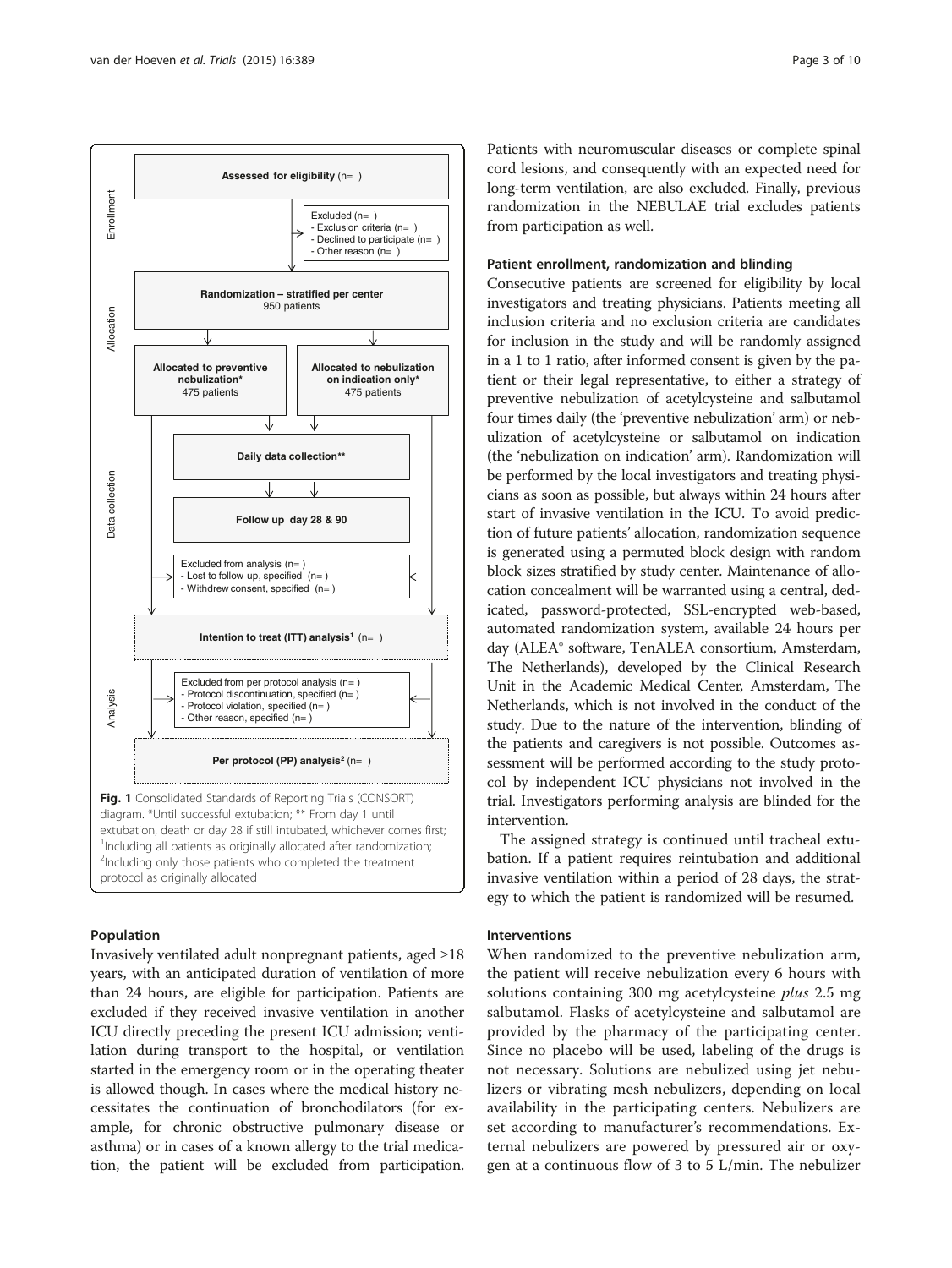will be attached to the tubing system, always after the heated humidifier or the heat and moisture exchange (HME) filter (that is, at the side of the patient). A nebulization session typically lasts 20 to 30 minutes. The type of nebulizer used will be recorded in the case record form (CRF).

When randomized to the nebulization on indication arm, nebulization of acetylcysteine or salbutamol is restricted. The doctor staff can decide to order nebulization of solutions containing 300 mg acetylcysteine or 2.5 mg salbutamol in case a patient has persistent thick and tenacious secretions [[26](#page-9-0)] or in cases of bronchospasm (suspected when there is a clinical wheezing, and signs of obstruction of the lower airways on ventilator waves or the end-tidal  $CO<sub>2</sub>$  curve), respectively. Daily reassessment of the indications mentioned above will reassure that nebulization is stopped when no longer needed. The decision to start and stop nebulization is recorded in the CRF.

# Concomitant medications

Mucolytic agents or bronchodilating drugs other than acetylcysteine and salbutamol are not used. Nebulization of drugs other than mucolytic agents or bronchodilating drugs (for example, antimicrobial and antimycotic agents, or ilomedine and iloprost) however, remains possible. They should be administered separately from the nebulization of acetylcysteine and salbutamol and recorded in the CRF.

#### Standard lung protective care

Standard care follows the local clinical guidelines and is performed by independent ICU physicians and nurses not involved in the trial. Doctor and nursing staff are encouraged to use lung-protective ventilation strategies, including the use of lower tidal volumes; restrictive sedation; early weaning, preferably by the use of weaning trials; fluid restriction; and infection prevention.

Lung-protection includes the use of lower tidal volumes (6 ml/kg predicted body weight, in patients with ARDS [\[27](#page-9-0), [28\]](#page-9-0), as well as in patients without ARDS [[29\]](#page-9-0)); higher levels of positive end-expiratory pressures ( $>5$  cm H<sub>2</sub>O) are only used in cases of suspected shunting or signs of moderate or severe ARDS [[30, 31\]](#page-9-0).

Restrictive sedation includes the use of a local sedation guideline aiming at analgo-sedation and preventing hypno-sedation [[32, 33\]](#page-9-0), with a preference for intermittent sedation over continuous infusion of sedatives [\[34](#page-9-0)]; sedation depth is evaluated at least three times a day using the Richmond Agitation Sedation Scale (RASS) [[35, 36](#page-9-0)]; pain is scored using the Numeric Rating Scale (NRS), Visual Analog Scale (VAS), Critical Care Pain Observation Tool (CCPOT) or Behavioral Pain Scale (BPS), and treated accordingly [\[37](#page-9-0)–[39](#page-9-0)]. Delirium is

assessed at least three times daily using a standardized tool, that is, the Confusion Assessment Method for the ICU (CAM-ICU) or the Intensive Care Delirium Checklist Screening (ICDCS) [\[40\]](#page-9-0).

Doctor and nursing staff are encouraged to frequently test whether a patient triggers the ventilator and, if so, to use spontaneous modes of ventilation. Readiness to wean will be assessed on a daily basis. Pressure–support level is lowered stepwise to 5 cm  $H_2O$ , as soon as patients are ready to be weaned from the ventilator. Attending physicians will decide to extubate the patient, based on general extubation criteria (for example, patient is responsive and cooperative with an adequate cough reflex, an adequate oxygenation saturation (>90 %) with PaO2/FiO2 of >200 mmHg and FiO2  $\leq 40$  % and a respiratory rate of 8 to 30 per minute with no signs of respiratory distress (that is, marked accessory muscle use, abdominal paradox, diaphoresis, or marked dyspnea), is hemodynamically stable with no uncontrolled arrhythmia, and has a rectal temperature >36.0°C).

Fluid management follows the local guidelines and is dictated by clinical needs but aims at a neutral fluid balance as soon as possible after stabilization and weaning of inotropes and/or vasopressors [[41\]](#page-9-0). Crystalloid infusions are favored over colloid infusions [[42](#page-9-0)]. Transfusion of blood products is restricted.

Infection prevention consists of oral care, combining tooth brushing and rinsing of the oral cavity every 6 hours, and selective oropharyngeal decontamination or selective decontamination of the digestive tract are applied to all patients according to local clinical guidelines to prevent nosocomial infections [\[43](#page-9-0)]. Head-of-bed elevation is pursued [[44\]](#page-9-0). Ventilator circuits are not changed routinely unless a circuit is visibly contaminated or damaged [\[45](#page-9-0)].

#### Standard airway care

Independent ICU physicians and nurses not involved in the trial perform standard airway care, including endotracheal suctioning, humidification of inhaled air and tracheostomy placement.

Endotracheal suction is performed when clinically indicated and according to the local guidelines [[46\]](#page-9-0). Normal saline instillation prior to endotracheal suction will not be used [[46\]](#page-9-0). The use of an open or closed endotracheal suction system is left to the discretion of the participating center and will be recorded in the CRF.

Humidification and heating method of the inhaled air is left to the discretion of the participating center and will be recorded in the CRF. Active humidification of the air inhaled will be supplied by the use of an electrically powered humidifier. Passive humidification of the air inhaled will be supplied by the use of a heat and moisture exchange filter.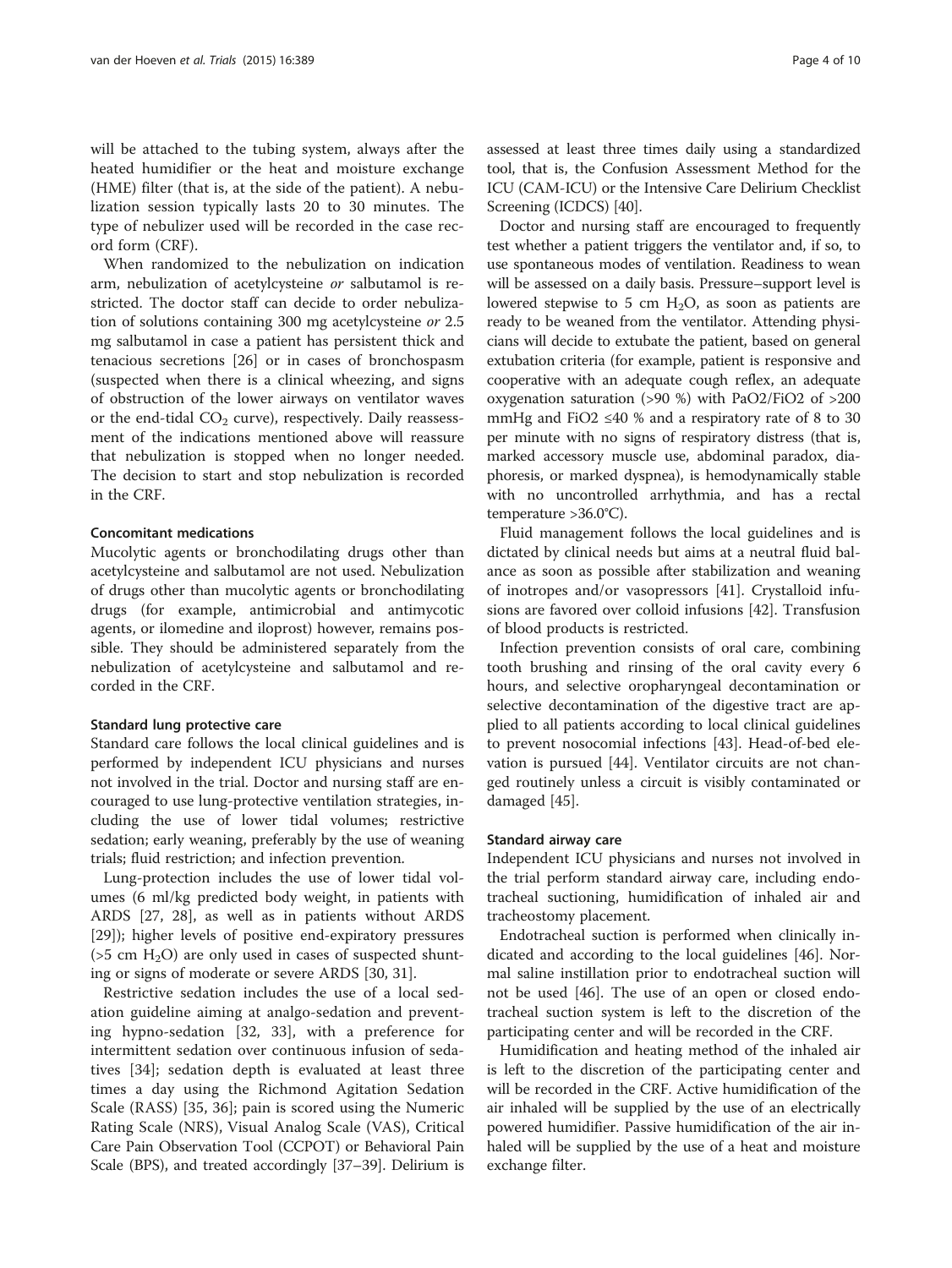Tracheostomy is considered on indications only and preferably not in the first ten days after intubation [\[47\]](#page-9-0). Indications for tracheostomy are failure to intubate, expected duration of ventilation >14 days, Glasgow Coma Score <7 and/or inadequate swallow or cough reflex with retention of sputum, severe ICU acquired weakness, prolonged or unsuccessful weaning and repeated respiratory failure after tracheal extubation.

### Primary outcome and secondary outcomes of the trial

The primary outcome of this study is the number of ventilator-free days (VFD) and survival to day 28, defined as the number of calendar days of unassisted breathing, after both ICU admission and start of mechanical ventilation to day 28, if the period of unassisted breathing lasted at least 24 consecutive hours. Unassisted breathing is defined as being extubated, ventilating with or without facemask, nasal prong oxygen, room air or tracheostomy breathing, but always without continuous positive airway pressure or pressure support of intermittent mandatory ventilation assistance. Patients who die before 28 days or are mechanically ventilated longer than 28 days are assigned zero ventilator-free days.

Secondary outcomes include clinical endpoints and cost-effectiveness outcomes. Clinical endpoints include the following: ICU and hospital length of stay (LOS); ICU, hospital, and 90-day mortality; development of moderate or severe ARDS; ventilator-associated pneumonia (VAP); development of atelectasis and pneumothorax; incidence of obstruction of the endotracheal tube (wherefore endotracheal tube exchange is indispensable); cumulative dose and duration of sedatives, cumulative dose and duration of neuromuscular blocking agents, development of delirium and incidence of side effects of nebulization of acetylcysteine and/or salbutamol. In addition, related healthcare costs will be compared from a health systems perspective over the time horizon of the trial and include direct medical and indirect costs of days of mechanical ventilation, stay in the ICU and hospital, cumulative use of sedatives and neuromuscular blocking agents, tracheostomies and ventilator-associated pneumonia.

# Clinical data to be collected

Data on baseline, demographic characteristics and disease severity are collected on the day of enrolment, including gender, age, height, weight, reason for ICU admission, reason for invasive mechanical ventilation and the APACHE II score. Furthermore, data are collected on the medical history including presence of diabetes mellitus, severe heart failure (New York Heart Association NYHA classification) [\[48\]](#page-9-0), acute coronary syndrome or pulmonary disease, pulmonary or hematological malignancies, previous pulmonary radiation and/or surgery, and current use of immunosuppressive medication.

Data on clinical outcomes are collected on a daily basis up to day 28, discharge of the ICU or death, including data on duration of ventilation, length of stay in ICU and hospital. Location of the patient (ICU, hospital, other facility, or home) and life status (alive or deceased) is assessed on days 28 and 90.

Clinical data are collected on a daily basis up to day 28, discharge from the ICU or death, and these data include: intubation status (if extubated: time of extubation), tracheostomy status, mechanical ventilation parameters (see below), development of pulmonary complications (moderate or severe ARDS, pneumonia, atelectasis and pneumothorax); cumulative use and duration of sedatives and neuromuscular blocking agents; sedation score using the Richmond Agitation Sedation Scale (RASS) [[35](#page-9-0), [36](#page-9-0)]; level of pain (Numeric Rating Scale or Visual Analog Scale or Critical Care Pain Observation Tool or Behavioral Pain Scale) [[37](#page-9-0)–[39\]](#page-9-0); delirium score with the Confusion Assessment Method for ICU (CAM-ICU) or Intensive Care Delirium Checklist Screening (ICDCS) [\[40](#page-9-0)] score; amount and type of infused blood products; cumulative fluid balance and Sequential Organ Failure Assessment (SOFA) [[49\]](#page-9-0).

Parameters of mechanical ventilation are collected 1 hour after intubation and every day at a fixed time point up until extubation, day 28 or death including the following: tidal volume, respiratory rate, levels of PEEP, Ppeak and/or Pplateau, the level of pressure support, inspiration to expiration ratio, oxygen fraction of inspired air, minute volume and pulmonary compliance. The Lung Injury Score [[50](#page-9-0)] and Oxygenation Index [[51](#page-9-0)] are calculated.

Compliance data are collected on a daily basis until extubation up to day 28 or death, including the quantity of secretions, type of humidifier (active or passive), amount and indication of nebulization of acetylcysteine and/or salbutamol, episodes of nebulization of other agents and side effects of nebulization of acetylcysteïne and/or salbutamol.

Resource-use parameters and unit prices are collected to estimate healthcare costs from a health systems perspective and include the medical costs of ventilation, ICU stay, in hospital stay, cumulative use of sedatives and neuromuscular blocking agents, tracheostomies and ventilator-associated pneumonia.

#### Sample size calculation

Randomized trials assessing the efficacy of preventive nebulization are absent, which hampered power calculations. Therefore, the sample size calculation, based on a noninferiority design, is calculated using the mean duration of invasive ventilation and the associated coefficient of variation, respectively 5 and 0.7 (log-transformed data) days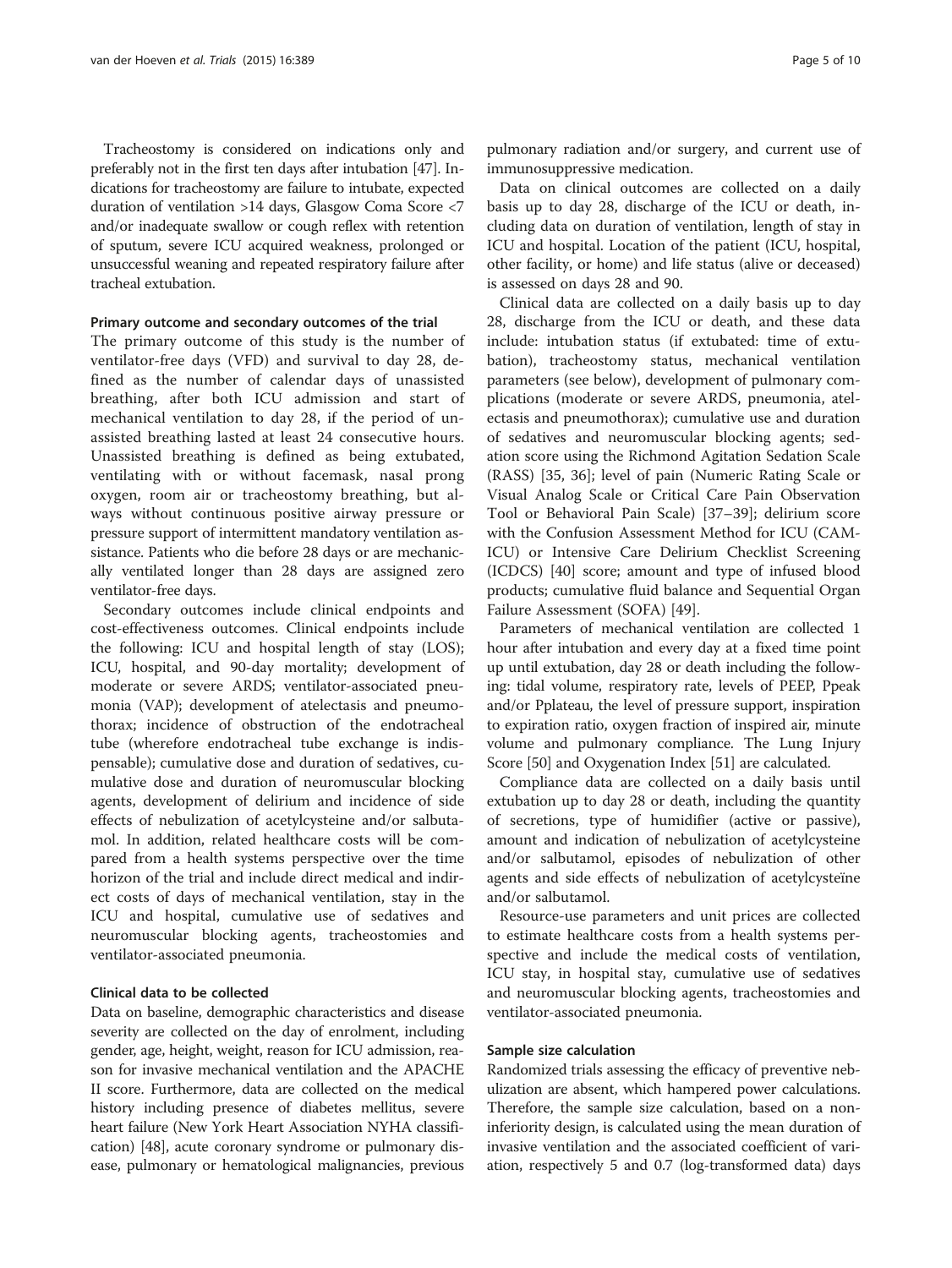[[52](#page-9-0)], with a noninferiority margin of 10 %. A maximum difference in clinical effectiveness of 10 % between the 'nebulization on indication' arm as compared to the 'preventive nebulization' arm will be tolerated to consider a strategy of 'nebulization on indication' not to be inferior, with regard to the primary endpoint ventilator free days. Using these assumptions associated with the study design, a one-sided type I error of 0.05 and 80 % power (type II error), yields a sample size of 950 patients, which includes a 5 % anticipated drop out.

#### Interim analysis

Interim analyses regarding safety are performed by an independent Data Safety Monitoring Board (DSMB) when 317 and 634 patients, have been included and have completed follow-up for the primary outcome. These interim analyses are not related to the non-inferiority hypothesis.

#### Data analysis

The main analysis will compare the number of ventilatorfree days and survival to day 28 between the two randomized groups. If the non inferiority of nebulization on indication compared to preventive nebulization can be confirmed, the superiority of nebulization on indication compared to preventive nebulization for the primary endpoint will be tested.

In addition, we will analyze the non inferiority between the two treatment groups regarding their survival distributions. Considering that survival times are not normally distributed and because some survival times will be censored by mortality, the Cox proportional-hazards model will be used to analyze the data. Significance will be expressed by the standard log rank test.

The effect of preventive nebulization on the primary outcome will also be investigated in prespecified subgroups based on patient categories (namely, patients with pneumonia versus patients without pneumonia and surgical versus medical admissions), and will be adjusted for the type of nebulizer (jet nebulizer or vibrating mesh), humidification method (active or passive), and type of flow used for nebulization (continues with external source or breath synchronized with an inline flow from the ventilator).

#### General statistical considerations

Initial analyses will be performed according to the intention-to-treat (ITT) method. In addition, perprotocol (PP) analysis, including only those patients who complete the treatment according to the originally allocated protocol, will be done to check for the robustness of the results.

Continuous normally distributed variables will be expressed by their mean and standard deviation, or when

not normally distributed as medians and their interquartile ranges. Categorical variables will be expressed as counts (n) and percentages (%). To analyze differences in continuous variables between the two groups, Student's t-test will be used, or in case continuous data is not normally distributed, the Mann–Whitney U test will be used. Categorical variables will be compared with the Chi-square test or Fisher's exact tests. Statistical significance is considered to be at a P value <0.05 with one or two side test, depending on assessment of either non inferiority or superiority. The ICU mortality, hospital mortality, the length of ICU stay, and the length of hospital stay will be expressed with Kaplan-Meier curves.

When appropriate, statistical uncertainty will be expressed by 95 % confidence levels. All statistical analyses will be performed with the R language and environment for statistical computing [\[53](#page-9-0)].

#### Economic evaluation

Alongside the proposed RCT, a prospective economic study will be performed. The main question in the economic evaluation is whether the beneficial effects of preventive nebulization, compared to nebulization on indication, justifies the healthcare costs of preventive nebulization. This analysis is set up as a cost-benefit analysis (CBA), incorporating costs that will be estimated from a health system perspective over the time horizon of this study. In this economic evaluation, costs will be determined for both randomization groups during a 28-days follow-up period after ICU admission and start of mechanical ventilation. The costs of medical care will be calculated, divided into direct medical, direct nonmedical, and indirect costs, if applicable. Costs are defined as the volumes of used resources multiplied by the calculated unit prices. No discounting of costs and effects will be applied. Although, if any difference of interest in primary and/or secondary outcomes is observed, registered resource use and related costs will be compared between both intervention groups. In addition a cost-effectiveness analysis, to calculate incremental cost ratios (ICER), will be performed.

#### Study organization

Trial oversight will be provided by a Trial Steering Committee composed of the principal investigators, the coordinating investigator and local investigators in the participating centers. The principal investigators and the trial coordinator are responsible for daily management of the trial. They provide assistance to the participating sites in trial management, record keeping, data management and training of the local staff. Local investigators in each site will perform randomization, supervise data collection and ensure adherence to the ICH-GCP guidelines during the trial.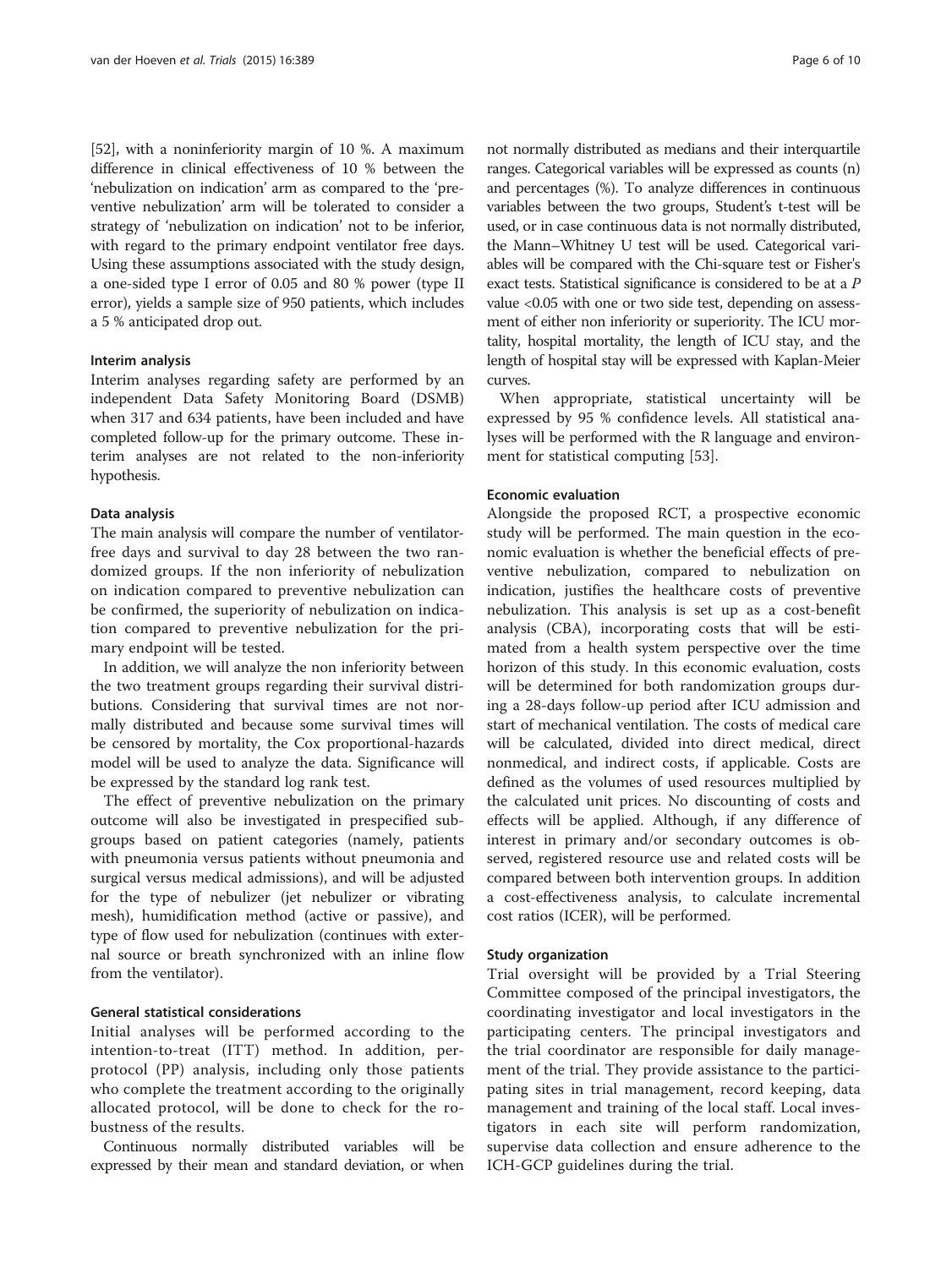#### Data management

All data are coded by a patient identification number (PIN). The key is kept at the trial sites in a secure place. The data are transcribed by the local investigator into a central GCP-proof internet-based electronic CRF. Recorded data, provided with a code, will be stored securely for 15 years in archives of the Academic Medical Center, Amsterdam, The Netherlands. Data will be accessible only by the principal investigators and representatives of the Inspectorate for Healthcare of The Netherlands.

#### Monitoring, safety and the reporting of adverse events

An independent GCP-certified monitor will monitor the study for data quality according to the ICH-GCP guidelines. During onsite visits, monitoring will be conducted on the following: progress of the study, rights and wellbeing of the subjects, completeness and accuracy of the recorded data, verifiability of the recorded data from source documents, compliance with the approved protocol and amendments, and compliance with GCP and applicable national regulatory requirements. Every participating center will be visited at least once every year.

Monitoring of patient safety and reviews of safety issues will be performed by a designated independent DSMB. The DSMB, consisting of three experts of critical care and mechanical ventilation and an independent statistician, watches over the ethics of the conduct of the study in accordance with the Declaration of Helsinki. The DSMB will meet by conference calls. Meetings are scheduled prior to the first patient enrolment, after inclusion of respectively 317 and 634 patients when the interim analyses for safety are performed, and after completion of patient enrolment.

As the study population consists of critically ill patients, we expect many of the patients to develop serious adverse events according to the GCP guidelines' definition. Serious adverse events (SAEs) considered (possibly) related to the study procedure according to the local investigator will be reported to the study coordinator, SAE manager and principal investigator within 24 hours. If at least one or both (that is, the SAE manager and/or principal investigator) judges the association with the study intervention as (possibly) related, the SAE is classified as (possibly) related and reported to the reviewing Institutional Review Board and DSMB within 15 days. All (S)AEs will be provided to the reviewing Institutional Review Board and DSMB in a line listing format every 6 months. If complications occur significantly more often in the intervention group, termination of the study due to harm can be considered by the DSMB. Should the principal investigator decide not to fully implement the advice of the DSMB, the principal investigator will send the advice to the reviewing Institutional Review Board, including a note to substantiate why (part of) the advice of the DSMB will not be followed.

## **Discussion**

Mechanical ventilation is associated with an impaired clearance and retention of airway secretions, which can lead to airway obstruction, atelectasis, bacterial colonization and pulmonary infection [\[2, 7,](#page-8-0) [54](#page-10-0)]. Preventive nebulization of mucolytic agents and bronchodilating drugs is a strategy suggested to prevent these complications [\[2, 4](#page-8-0), [7](#page-8-0)]. No previous studies have addressed whether this preventive strategy is effective in a general ICU population of intubated and ventilated ICU patients.

NEBULAE is the first randomized controlled trial sufficiently powered to investigate the effectiveness, safety and costs of preventive nebulization of mucolytic agents and bronchodilating drugs compared to nebulization on indication.

All patients with an expected duration of ventilation of more than 24 hours are eligible for inclusion. Patients are excluded if they are admitted and invasively ventilated in another hospital before admission to be able to determine the total duration of ventilation and guarantee recording of all episodes of nebulization.

A concern regarding safety could be the occurrence of endotracheal tube occlusion, although nebulization of acetylcysteine is allowed in both groups in case of thick and tenacious pulmonary secretions. Furthermore, nebulization of liquids and solutions may cause obstruction and malfunction of the expiratory valve due to deposition of the aerosolized medication. To minimize this risk, awareness and training about this risk among nurses and physicians is advocated. Thereby, filters will be used and changed daily to protect the ventilator. An interim analysis on safety will be performed to evaluate these concerns. Furthermore, sedation practice could mask potential patient discomfort caused by the intervention. Similar sedation aims in both arms of the trial need to be persuaded.

The main strength of this study is the potential generalizability of its findings, considering the participation of different types of ICU's in several hospitals as well as the broad spectrum of patients being eligible for participation. Besides the intervention under study, which is a wellknown procedure familiar to nurses and physicians in all participating centers, no additional measurements or procedures are part of the study protocol. Therefore, execution of the study is straightforward and feasible.

This trial also has some weaknesses: first, due to the nature of the intervention, blinding of patients and caregivers is not possible. Acetylcysteine has a very typical odor that cannot be mimicked, and consequently, nebulization with saline as placebo is not possible. Investigators who perform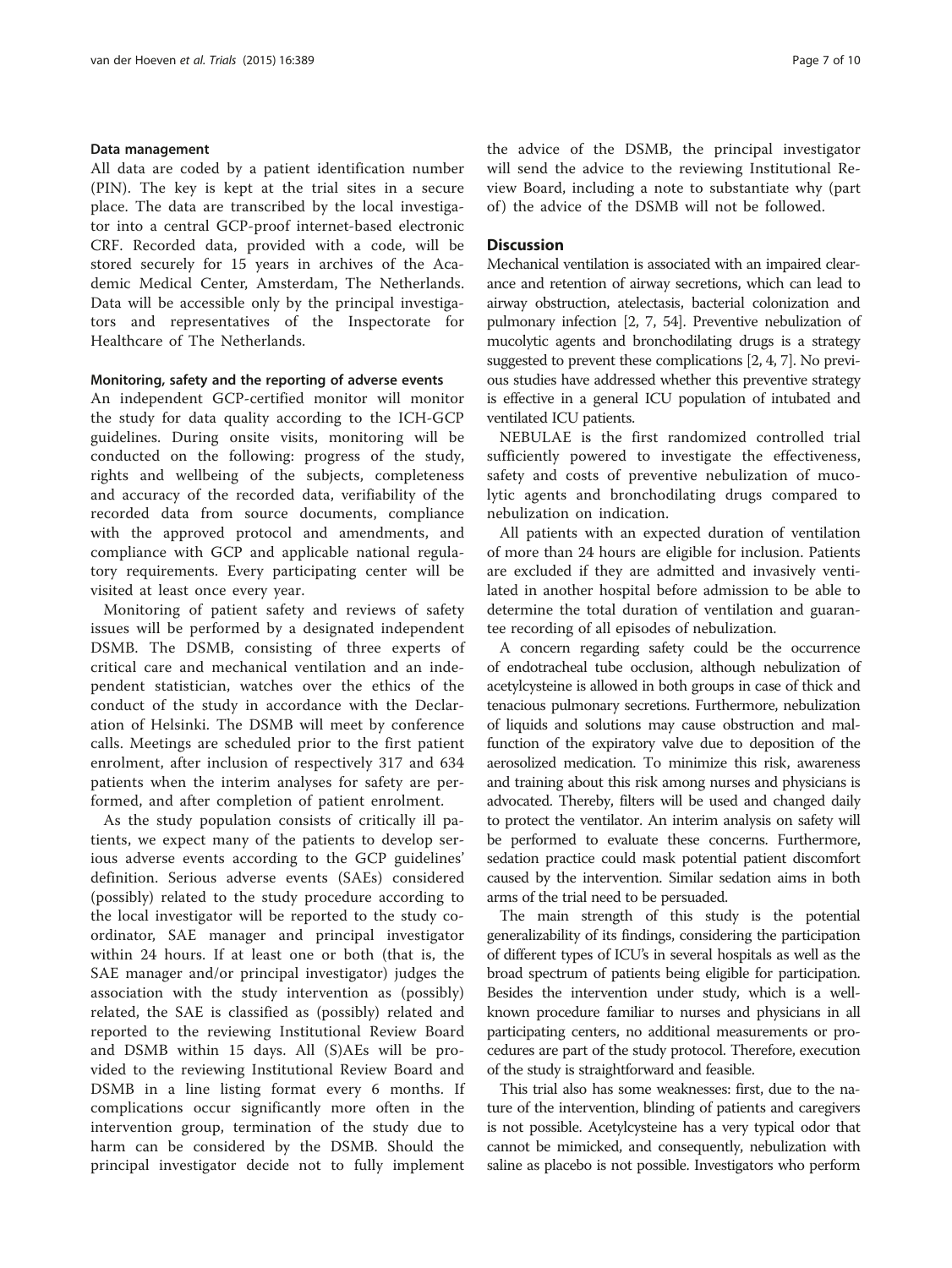<span id="page-8-0"></span>the analyses however are blinded for the intervention. In addition, the weaning process that directly, influences the primary outcome, as well as the airway care, will be performed by the attending ICU physician and nurse not involved in this study. Second, despite the fact that indications for nebulization of mucolytic agents or bronchodilating drugs in the 'the preventive nebulization arm' are set in the study protocol, indications are known to be highly interpretable. Third, as this is a multicenter study, differences in standard practice between participating centers exist. The study protocol, however, stresses that standard care be performed according to internationally accepted guidelines. Moreover, the randomization to both study arms is stratified per center.

Participating centers are allowed to administer humidification according to their local standard practice. Nebulization of mucolytic agents and bronchodilating drugs will be applied using either a jet nebulizer, the most commonly used type of nebulizer [\[13](#page-9-0)] or a vibrating mesh nebulizer. The type of nebulizer, as well as the type of humidification, are suggested to influence the fraction of nebulized medication reaching the lung [\[55, 56\]](#page-10-0). As a consequence, uniformity of the studied intervention might be diminished. This choice was made since we aim to study current nebulization practice and intent to avoid additional risks by introducing a new procedure with potential serious adverse outcomes. To control for these factors, randomization is stratified per center. In addition, data on applied care and on the use of relevant concomitant strategies possibly influencing outcomes are collected. Also, prespecified subgroup analyses are performed.

In conclusion, the NEBULAE trial investigates the effectiveness, safety and health-related costs of preventive nebulization of mucolytic agents and bronchodilating drugs compared to nebulization of mycolitic agents and/ or bronchodilating drugs on indication only, in intubated and ventilated ICU patients, with regard to the number of ventilator-free days and survival to day 28. Results of this trial will guide local and international practice guidelines regarding care for the invasively ventilated patient.

## Trial status

Patient recruitment for the NEBULAE trial is currently ongoing in seven Dutch hospitals. Enrollment started on 22 July 2014. The anticipated recruitment completion day is 1 June 2016.

# Additional file

[Additional file 1:](http://www.trialsjournal.com/content/supplementary/s13063-015-0865-0-s1.doc) Names of the Institutional Review Boards that have approved the NEBULAE study in the participating centers. (DOC 23 kb)

#### **Abbreviations**

AE: adverse event; ALI: acute lung injury; ARDS: acute respiratory distress syndrome; BPS: Behavioral Pain Scale; CCPOT: Critical Care Pain Observation Tool; CONSORT: Consolidated Standards of Reporting Trials; COPD: chronic obstructive pulmonary disease; CRF: case record form; DSMB: Data Safety and Monitoring Board; GCP: good clinical practice; HME: heat and moisture exchanger; ICU: intensive care unit; I:E: inspiratory to expiratory ratio; LIS: Lung Injury Score; LOS: length of stay; NRS: Numeric Rating Scale; PBW: predicted body weight; PEEP: positive end-expiratory pressure; PIN: patient identification number; RASS: Richmond Agitation Sedation Scale; SAE: serious adverse event; SOFA: Sequential Organ Failure Assessment; SpO2: oxyhemoglobin saturation by pulse-oximetry breathing air in supine position; VAP: ventilator associated pneumonia; VAS: Visual Analog Scale; VFD: ventilator-free days; WBC: white blood cells.

#### Competing interests

The authors declare that they have no competing interests.

#### Authors' contributions

SH, FP, JB and MJS designed the study and wrote the study protocol. CAJMdB and MPM advised on study design and participated in writing of the study protocol. FHB, HE, JH, NPJ, BJMvdM, HSM, BvS, MS, WS and JWW approved the study design. JB performed the power calculation and designed the statistical analysis plan. SH prepared the initial draft of this manuscript. All authors approved the submitted version of this manuscript.

#### Acknowledgements

This study is an investigator-initiated trial, funded by the Academic Medical Center at the University of Amsterdam, Amsterdam, The Netherlands, and ZonMW. The funder has no role in the study design, data collection, analysis, decision to publish or preparation of the manuscript.

#### Author details

<sup>1</sup>Department of Intensive Care, Academic Medical Center, Meibergdreef 9 1105 AZ Amsterdam, The Netherlands. <sup>2</sup> Laboratory of Experimental Intensive Care and Anesthesiology (L E I C A), Amsterdam, The Netherlands. <sup>3</sup>Clinical Research Unit, Amsterdam, The Netherlands. <sup>4</sup>Department of Intensive Care Rijnstate, Arnhem, The Netherlands. <sup>5</sup>Department of Intensive Care, Onze Lieve Vrouwe Gasthuis, Amsterdam, The Netherlands. <sup>6</sup>Department of Intensive Care, Amphia Hospital, Breda, Oosterhout and Etten-Leur, The Netherlands. <sup>7</sup>Department of Intensive Care, Antonius Hospital, Nieuwegein The Netherlands. <sup>8</sup>Department of Intensive Care, Medical Center Haaglanden and Leidschendam, The Hague, The Netherlands. <sup>9</sup>Tias/Tilburg University, Tilburg, The Netherlands.

#### Received: 10 March 2015 Accepted: 14 July 2015 Published online: 02 September 2015

#### References

- 1. Zandstra DF, Stoutenbeek CP, Miranda DR, Care I. Effect of mucolytic and bronchodilator aerosol therapy on airway resistance in mechanically ventilated patients. Intensive Care Med. 1985;11:316–8.
- 2. Jelic S, Cunningham JA, Factor P. Clinical review: airway hygiene in the intensive care unit. Crit Care. 2008;12:209. doi[:10.1186/cc6830](http://dx.doi.org/10.1186/cc6830).
- 3. Grivans C, Lindgren S, Aneman A. A Scandinavian survey of drug administration through inhalation, suctioning and recruitment maneuvers in mechanically ventilated patients. Acta Anaesthesiol Scand. 2009;53:710–6. doi[:10.1111/j.1399-6576.2009.01957.x](http://dx.doi.org/10.1111/j.1399-6576.2009.01957.x).
- 4. Gallon AM. Evaluation of nebulised acetylcysteine and normal saline in the treatment of sputum retention following thoracotomy. Thorax. 1996;51: 429–32.
- 5. Smina M, Salam A, Khamiees M, Gada P, Amoateng-Adjepong Y, Manthous CA. Cough peak flows and extubation outcomes. Chest. 2003;124:262–8. doi[:10.1378/chest.124.1.262.](http://dx.doi.org/10.1378/chest.124.1.262)
- 6. Konrad F, Schreiber T, Brecht-Kraus D, Georgieff M. Mucociliary transport in ICU patients. Chest. 1994;105:237–41. doi:[10.1378/chest.105.1.237.](http://dx.doi.org/10.1378/chest.105.1.237)
- 7. Houtmeyers E, Gosselink R, Decramer M. Chest physiotherapy: Effects of drugs on mucus clearance. Eur Respir J. 1999;14:452–67.
- 8. Duggan M, Kavanagh BP. Pulmonary atelectasis: a pathogenic perioperative entity. Anesthesiology. 2005;102:838–54.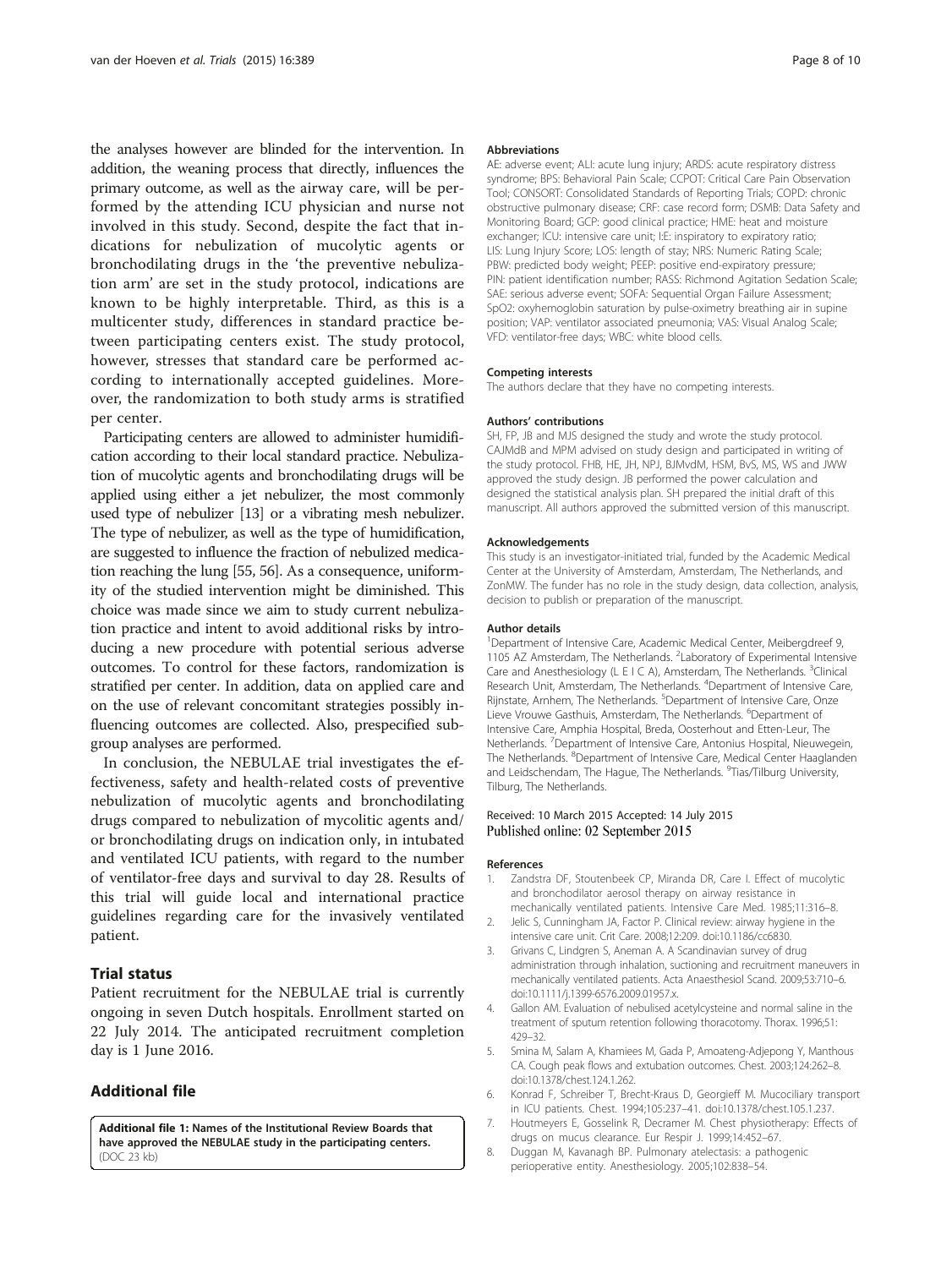- <span id="page-9-0"></span>10. Sheffer AL, Medler EM, Jacobs LW, Sarett HP. The in vitro reduction in viscosity of human tracheobronchial secretions by acetylcysteine. Am Rev Respir Dis. 1964;90:721–9.
- 11. Kory RC, Hirsch SR, Giraldo J. Nebulization of N-acetylcysteine combined with a bronchodilator in patients with chronic bronchitis. A controlled study. Dis Chest. 1968;54:504–9.
- 12. Duarte AG. Inhaled bronchodilator administration during mechanical ventilation. Respir Care. 2004;49:623–34.
- 13. Ehrmann S, Roche-Campo F, Sferrazza Papa GF, Isabey D, Brochard L, Apiou-Sbirlea G, et al. Aerosol therapy during mechanical ventilation: an international survey. Intensive Care Med. 2013;39:1048–56. doi:[10.1007/](http://dx.doi.org/10.1007/s00134-013-2872-5) [s00134-013-2872-5.](http://dx.doi.org/10.1007/s00134-013-2872-5)
- 14. Roberts DJ, Haroon B, Hall RI. Sedation for critically ill or injured adults in the intensive care unit: A shifting paradigm. Drugs. 2012;72:1881–916. doi[:10.2165/11636220-000000000-00000](http://dx.doi.org/10.2165/11636220-000000000-00000).
- 15. Hodgson CL, Berney S, Harrold M, Saxena M. Clinical review: Early patient mobilization in the ICU. Crit Care. 2013;17:207. doi:[10.1186/cc11820](http://dx.doi.org/10.1186/cc11820).
- 16. Dano G. Bronchospasm caused by acetylcysteine in children with bronchial asthma. Acta Allergol. 1971;26:181–90.
- 17. Bernstein ILAR. Iatrogenic bronchospasm occurring during clinical trials of a new mucolytic agent, acetylcysteine. Dis Chest. 1964;46:469–73.
- 18. Cazzola M, Page CP, Calzetta L, Matera MG. Pharmacology and Therapeutics of Bronchodilators. Pharmacol Rev. 2012;64:450–504. doi[:10.1124/](http://dx.doi.org/10.1124/pr.111.004580) [pr.111.004580.](http://dx.doi.org/10.1124/pr.111.004580)
- 19. Cazzola M, Imperatore F, Salzillo A, Di Perna F, Calderaro F, Imperatore A, et al. Cardiac effects of formoterol and salmeterol in patients suffering from COPD with preexisting cardiac arrhythmias and hypoxemia. Chest. 1998;114:411–5. doi:[10.1378/chest.114.2.411](http://dx.doi.org/10.1378/chest.114.2.411).
- 20. Nelson HS, Gross NJ, Levine B, Kerwin EM, Rinehart M, Denis-Mize K, et al. Cardiac safety profile of nebulized formoterol in adults with COPD: a 12-week, multicenter, randomized, double- blind, double-dummy, placebo- and activecontrolled trial. Clin Ther. 2007;29:2167–78. doi[:10.1016/j.clinthera.2007.10.007.](http://dx.doi.org/10.1016/j.clinthera.2007.10.007)
- 21. Beaty CD, Ritz RH, Benson MS. Continuous in-line nebulizers complicate pressure support ventilation. Chest. 1989;96:1360–3. doi[:10.1378/chest.96.6.1360.](http://dx.doi.org/10.1378/chest.96.6.1360)
- 22. World Medical Association (2013) World Medical Association Declaration of Helsinki Ethical Principles for Medical Research Involving Human Subjects. JAMA. E1 – E4. doi: [10.1001/jama.2013.281053](http://dx.doi.org/10.1001/jama.2013.281053)
- 23. ZonMW. ZonMW ZorgOnderzoek Nederland.<http://www.zonmw.nl/nl/>.
- 24. Piaggio G, Elbourne DR, Pocock SJ, Evans SJ, Altman DG. CONSORT Group. Reporting of noninferiority and equivalence randomized trials: extension of the CONSORT 2010 statement. JAMA. 2012;308:2594–604. doi[:10.1001/](http://dx.doi.org/10.1001/jama.2012.87802) [jama.2012.87802](http://dx.doi.org/10.1001/jama.2012.87802).
- 25. Moher D, Hopewell S, Schulz KF, Montori V, Gøtzsche PC, Devereaux PJ, et al. CONSORT 2010 Explanation and Elaboration: updated guidelines for reporting parallel group randomised trials. BMJ. 2010;340:1–28. doi[:10.1136/bmj.c869.](http://dx.doi.org/10.1136/bmj.c869)
- 26. Suzukawa M, Usada YNK. The effect of sputum characteristics of combining an unheated humidifier with a heat-moisture exchanging filter. Resp Care. 1989;34:976–84.
- 27. Acute Respiratory Distress Syndrome N. Ventilation with lower tidal volumes as compared with traditional tidal volumes for acute lung injury and the acute respiratory distress syndrome. The Acute Respiratory Distress Syndrome Network. N Engl J Med. 2000;342:1301–8. doi:[10.1056/NEJM200005043421801](http://dx.doi.org/10.1056/NEJM200005043421801).
- 28. Needham DM, Colantuoni E, Mendez-Tellez PA, Dinglas VD, Sevransky JE, Dennison Himmelfarb CR, et al. Lung protective mechanical ventilation and two year survival in patients with acute lung injury: prospective cohort study. BMJ. 2012;344:e2124–4. doi:[10.1136/bmj.e2124.](http://dx.doi.org/10.1136/bmj.e2124)
- 29. Serpa Neto A, Nagtzaam L, Schultz MJ. Ventilation with lower tidal volumes for critically ill patients without the acute respiratory distress syndrome: a systematic translational review and meta-analysis. Curr Opin Crit Care. 2014;20:25–32. doi[:10.1097/MCC.0000000000000044](http://dx.doi.org/10.1097/MCC.0000000000000044).
- 30. Briel M, Meade M, Mercat A, Brower RG, Talmor D, Walter SD, et al. Higher vs lower positive end-expiratory pressure in patients with acute lung injury and acute respiratory distress syndrome: systematic review and meta-analysis. JAMA. 2010;303:865–73. doi[:10.1001/jama.2010.218](http://dx.doi.org/10.1001/jama.2010.218).
- 31. Santa Cruz R, Rojas JI, Nervi R, Heredia R, Ciapponi A. High versus low positive end-expiratory pressure (PEEP) levels for mechanically ventilated adult patients with acute lung injury and acute respiratory distress syndrome. Cochrane Database Syst Rev. 2013;6:CD009098. doi:[10.1002/](http://dx.doi.org/10.1002/14651858.CD009098.pub2) [14651858.CD009098.pub2](http://dx.doi.org/10.1002/14651858.CD009098.pub2).
- 32. Jacobi J, Fraser GL, Coursin DB, Riker RR, Fontaine D, Wittbrodt ET, et al. Clinical practice guidelines for the sustained use of sedatives and analgesics in the critically ill adult. Crit Care Med. 2002;30:119–41.
- 33. Barr J, Fraser GL, Puntillo K, Ely EW, Gélinas C, Dasta JF, et al. Clinical practice guidelines for the management of pain, agitation, and delirium in adult patients in the intensive care unit. Crit Care Med. 2013;41:263–306. doi[:10.1097/CCM.0b013e3182783b72](http://dx.doi.org/10.1097/CCM.0b013e3182783b72).
- 34. Kress JP, Pohlman AS, O'Connor MF, Hall JB. Daily interruption of sedative infusions in critically ill patients undergoing mechanical ventilation. N Engl J Med. 2000;342:1471–7. doi:[10.1097/00132586-200104000-00011](http://dx.doi.org/10.1097/00132586-200104000-00011).
- 35. Sessler CN, Gosnell MS, Grap MJ, Brophy GM, O'Neal PV, Keane KA, et al. The Richmond Agitation-Sedation Scale: validity and reliability in adult intensive care unit patients. Am J Respir Crit Care Med. 2002;166:1338–44. doi[:10.1164/rccm.2107138](http://dx.doi.org/10.1164/rccm.2107138).
- 36. Ely EW, Truman B, Shintani A, Thomason JW, Wheeler AP, Gordon S, et al. Monitoring sedation status over time in ICU patients: reliability and validity of the Richmond Agitation-Sedation Scale (RASS). JAMA. 2003;289:2983–91. doi[:10.1001/jama.289.22.2983](http://dx.doi.org/10.1001/jama.289.22.2983).
- 37. Gélinas C, Fillion L, Puntillo K, Viens C, Fortier M. Validation of the critical-care pain observation tool in adult patients. Am J Crit Care. 2006;15:420–7.
- 38. Gélinas C, Fortier M, Viens C, Fillion L, Puntillo K. Pain assessment and manegment in critically ill intubated patients: a retrospective study. Am J Crit Care. 2004;13(2):126–36.
- 39. Payen JF, Bru O, Bosson JL, Lagrasta A, Novel E, Deschaux I, et al. Assessing pain in critically ill sedated patients by using a behavioral pain scale. Crit Care Med. 2001;29:2258–63.
- 40. Plaschke K, von Haken R, Scholz M, Engelhardt R, Brobeil A, Martin E, et al. Comparison of the confusion assessment method for the intensive care unit (CAM-ICU) with the Intensive Care Delirium Screening Checklist (ICDSC) for delirium in critical care patients gives high agreement rate(s). Intensive Care Med. 2008;34:431–6. doi[:10.1007/s00134-007-0920-8.](http://dx.doi.org/10.1007/s00134-007-0920-8)
- 41. Wiedemann HP, Wheeler AP, Bernard GR, Thompson BT, Hayden D, de Boisblanc B, et al. Comparison of two fluid-management strategies in acute lung injury. N Engl J Med. 2006;354:2564–75. doi[:10.1097/](http://dx.doi.org/10.1097/sa.0b013e318149f920) [sa.0b013e318149f920.](http://dx.doi.org/10.1097/sa.0b013e318149f920)
- 42. Perel P, Roberts I. Colloids versus crystalloids for fluid resuscitation in critically ill patients. Cochrane Database Syst Rev. 2007;4:CD000567. Update in: Cochrane Database Syst Rev. 2011; 3:CD000567.
- 43. Stoutenbeek CP, van Saene HK, Miranda DR, Zandstra DF. The effect of selective decontamination of the digestive tract on colonisation and infection rate in multiple trauma patients. Intensive Care Med. 1984;10:185–92. doi[:10.1007/BF00259435](http://dx.doi.org/10.1007/BF00259435).
- 44. Institute for Healthcare Improvement: Implement the ventilator bundle. Available from:[http://www.ihi.org/IHI/Topics/CriticalCare/IntensiveCare/](http://www.ihi.org/IHI/Topics/CriticalCare/IntensiveCare/Changes/ImplementtheVentilatorBundle.htm) [Changes/ImplementtheVentilatorBundle.htm](http://www.ihi.org/IHI/Topics/CriticalCare/IntensiveCare/Changes/ImplementtheVentilatorBundle.htm). Accessed 11 October 2009.
- 45. Han J, Liu Y. Effect of ventilator circuit changes on ventilator-associated pneumonia: a systematic review and meta-analysis. Respir Care. 2010;55:467–74.
- 46. AARC. Clinical Practice Guidelines Endotracheal Suctioning of Mechanically Ventilated Patients With Artificial Airways 2010. Resp Care. 2010;55:758–64.
- 47. Young D, Harrison DA, Cuthbertson BH, Rowan K. Effect of early vs late tracheostomy placement on survival in patients receiving mechanical ventilation: the TracMan randomized trial. JAMA. 2013;309:2121–9. doi[:10.1001/jama.2013.5154](http://dx.doi.org/10.1001/jama.2013.5154).
- 48. The Criteria Committee of the New York Heart, Association. Nomenclature and Criteria for Diagnosis of Diseases of the Heart and Great Vessels. Hum Biol. 1994;83:253–6. doi[:10.3378/027.083.0506.](http://dx.doi.org/10.3378/027.083.0506)
- 49. Vincent JL, Moreno R, Takala J, Willatts S, De Mendonça A, Bruining H, et al. The SOFA (Sepsis-related Organ Failure Assessment) score to describe organ dysfunction/failure. On behalf of the Working Group on Sepsis-Related Problems of the European Society of Intensive Care Medicine. Intensive Care Med. 1996;22:707–10.
- 50. Murray JF, Matthay MA, Luce JM, Flick MR. Pulmonary Perspectives An Expanded Definition of the Adult Respiratory. Am Rev Respir Dis. 1988;138:720–3.
- 51. Ortiz RM, Cilley RE, Bartlett RH. Extracorporeal membrane oxygenation in pediatric respiratory failure. Pediatr Clin North Am. 1987;34:39–46.
- 52. Dutch National Intensive Care Evaluation Foundation. [http://www.stichting](http://www.stichting-nice.nl/)[nice.nl.](http://www.stichting-nice.nl/)
- 53. R Development Core Team R. R: A Language and Environment for Statistical Computing. R Found Stat Comput. 2013;1:409. doi:[10.1007/978-3-540-74](http://dx.doi.org/10.1007/978-3-540-74686-7) [686-7](http://dx.doi.org/10.1007/978-3-540-74686-7).